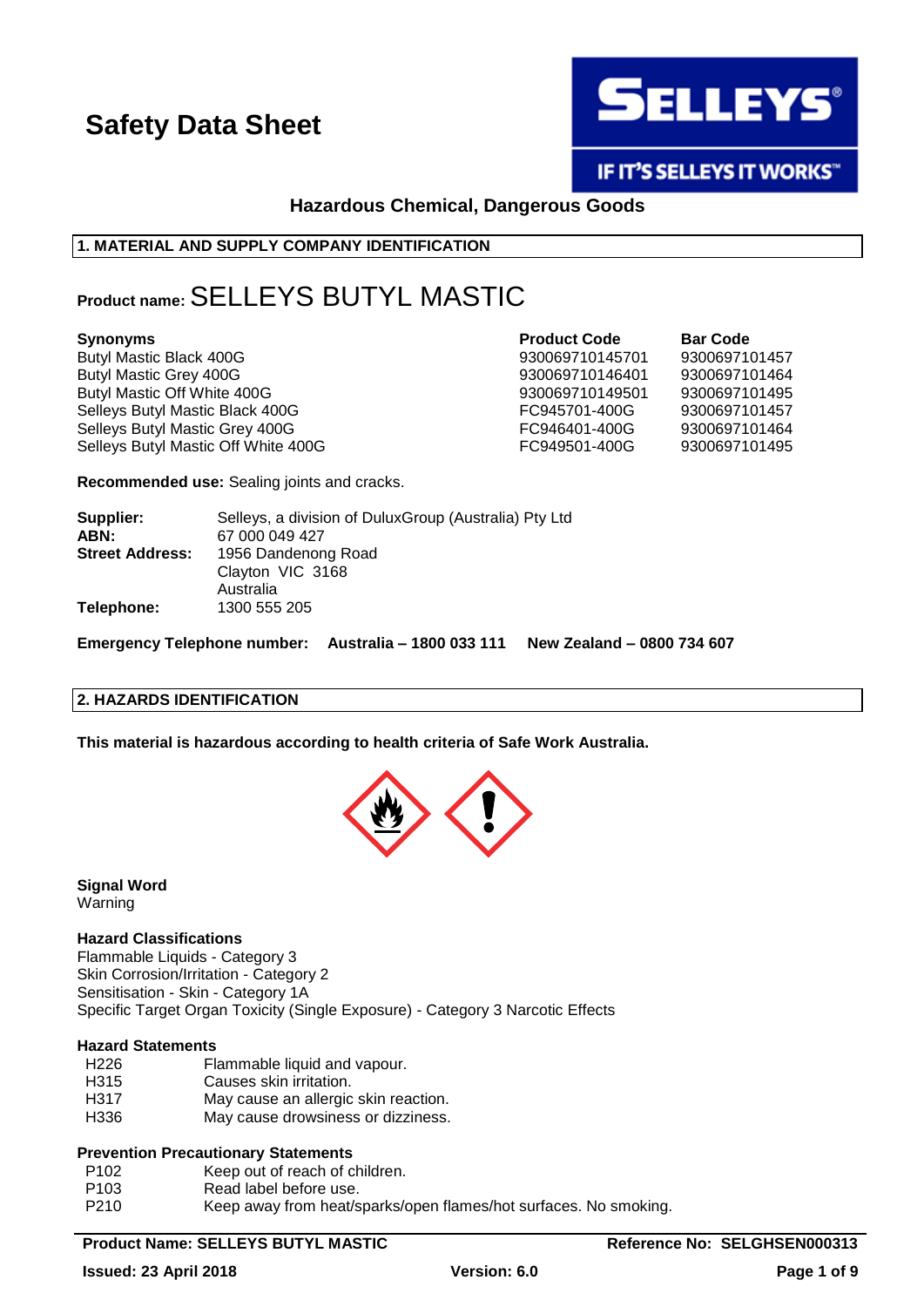

**IF IT'S SELLEYS IT WORKS"** 

- P233 Keep container tightly closed.
- P240 Ground/bond container and receiving equipment.
- P241 Use explosion-proof electrical, ventilating, lighting and all other equipment.
- P242 Use only non-sparking tools.
- P243 Take precautionary measures against static discharge.
- P261 Avoid breathing dust, fume, gas, mist, vapours or spray..
- P264 Wash hands, face and all exposed skin thoroughly after handling.
- P271 Use only outdoors or in a well-ventilated area.
- P272 Contaminated work clothing should not be allowed out of the workplace.
- P280 Wear protective clothing, gloves, eye/face protection and suitable respirator.

### **Response Precautionary Statements**

| P <sub>101</sub> | If medical advice is needed, have product container or label at hand.              |
|------------------|------------------------------------------------------------------------------------|
| P303+P361+P353   | IF ON SKIN (or hair): Remove/Take off immediately all contaminated clothing. Rinse |
|                  | skin with water/shower.                                                            |
| P304+P340        | IF INHALED: Remove victim to fresh air and keep at rest in a position comfortable  |
|                  | for breathing.                                                                     |
| P312             | Call a POISON CENTER or doctor/physician if you feel unwell.                       |
| P333+P313        | If skin irritation or rash occurs: Get medical advice/attention.                   |
| P362             | Take off contaminated clothing and wash before reuse.                              |
|                  |                                                                                    |

### **Storage Precautionary Statements**

| P403+P233 | Store in a well-ventilated place. Keep container tightly closed. |
|-----------|------------------------------------------------------------------|
| P403+P235 | Store in a well-ventilated place. Keep cool.                     |
| P405      | Store locked up.                                                 |

#### **Disposal Precautionary Statement**

P501 Dispose of contents/container in accordance with local, regional, national and international regulations.

### **Poison Schedule:** S5. Caution

### **DANGEROUS GOOD CLASSIFICATION**

Classified as Dangerous Goods by the criteria of the "Australian Code for the Transport of Dangerous Goods by Road & Rail" and the "New Zealand NZS5433: Transport of Dangerous Goods on Land".

### **Dangerous Goods Class:** 3

| <b>3. COMPOSITION INFORMATION</b>            |               |                   |
|----------------------------------------------|---------------|-------------------|
| <b>CHEMICAL ENTITY</b>                       | CAS NO        | <b>PROPORTION</b> |
| Solvent naphtha, petroleum, medium aliphatic | 64742-88-7    | 30-60 $% (w/w)$   |
| Ethanol                                      | 64-17-5       | $1-10 \%$ (w/w)   |
| Methyl ethyl ketoxime                        | $96 - 29 - 7$ | $<$ 1 % (w/w)     |
| Ingredients determined to be Non-Hazardous   |               | <b>Balance</b>    |
|                                              |               | 100%              |

### **4. FIRST AID MEASURES**

If poisoning occurs, contact a doctor or Poisons Information Centre (Phone Australia 131 126, New Zealand 0800 764 766).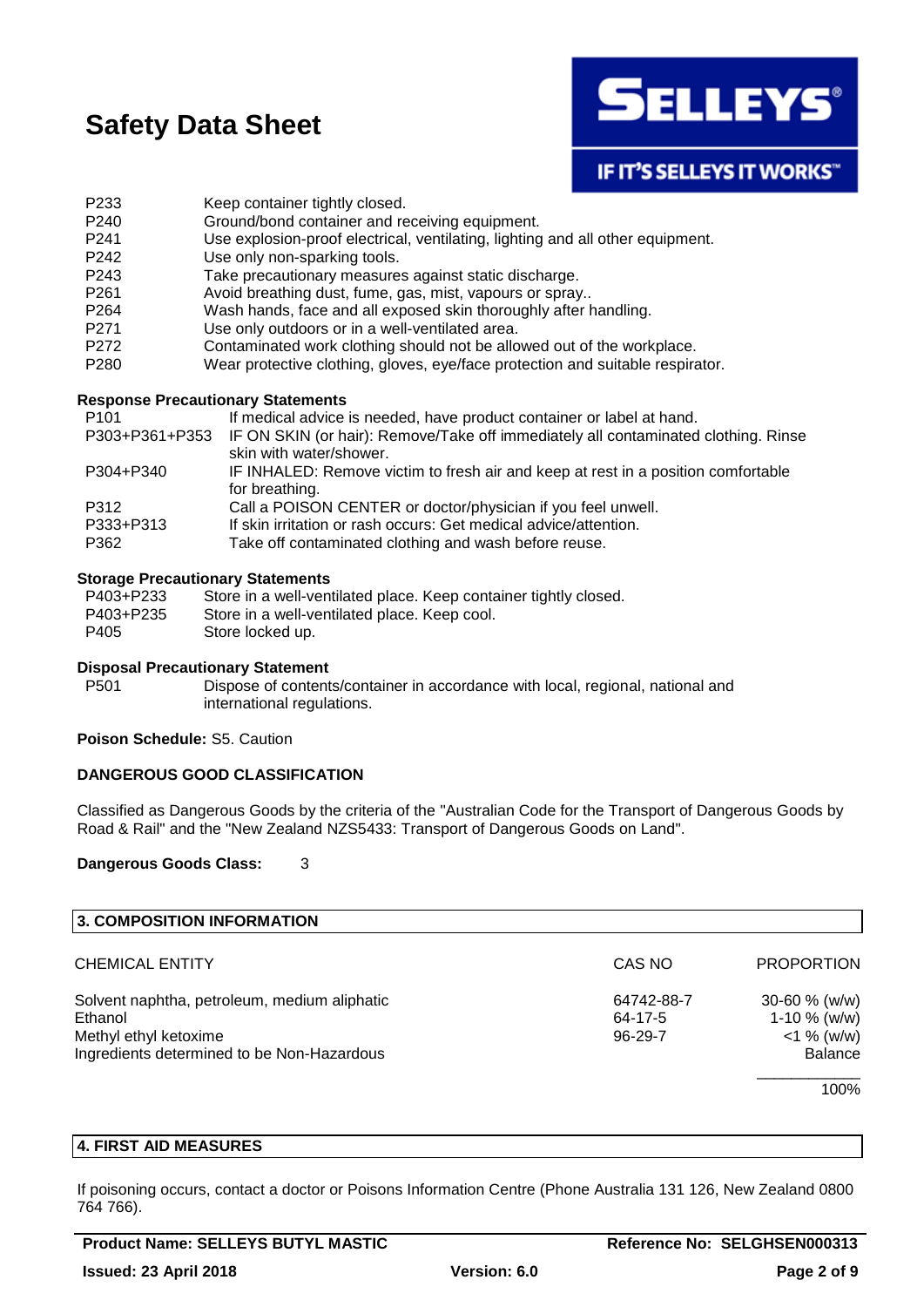

**IF IT'S SELLEYS IT WORKS"** 

**Inhalation:** Remove victim from exposure - avoid becoming a casualty. Remove contaminated clothing and loosen remaining clothing. Allow patient to assume most comfortable position and keep warm. Keep at rest until fully recovered. Seek medical advice if effects persist.

**Skin Contact:** Effects may be delayed. If skin or hair contact occurs, immediately remove contaminated clothing and flush skin and hair with running water. Continue flushing with water until advised to stop by the Poisons Information Centre or a Doctor; or for 15 minutes and transport to Doctor or Hospital. For gross contamination, immediately drench with water and remove clothing. Continue to flush skin and hair with plenty of water (and soap if material is insoluble). For skin burns, cover with a clean, dry dressing until medical help is available. If blistering occurs, do NOT break blisters. If swelling, redness, blistering, or irritation occurs seek medical assistance.

**Eye contact:** If in eyes wash out immediately with water. In all cases of eye contamination it is a sensible precaution to seek medical advice.

**Ingestion:** Rinse mouth with water. If swallowed, do NOT induce vomiting. Give a glass of water to drink. Never give anything by the mouth to an unconscious patient. If vomiting occurs give further water. Seek medical advice.

**PPE for First Aiders:** Wear safety shoes, overalls, gloves, safety glasses. Available information suggests that gloves made from nitrile rubber should be suitable for intermittent contact. However, due to variations in glove construction and local conditions, the user should make a final assessment. Always wash hands before smoking, eating, drinking or using the toilet. Wash contaminated clothing and other protective equipment before storing or re-using.

**Notes to physician:** Treat symptomatically. Effects may be delayed.

### **5. FIRE FIGHTING MEASURES**

#### **Hazchem Code:** •3Y

**Suitable extinguishing media:** If material is involved in a fire use alcohol resistant foam or dry agent (carbon dioxide, dry chemical powder).

**Specific hazards:** Flammable liquid and vapour. May form flammable vapour mixtures with air. Flameproof equipment necessary in area where this chemical is being used. Nearby equipment must be earthed. Electrical requirements for work area should be assessed according to AS3000. Vapour may travel a considerable distance to source of ignition and flash back. Avoid all ignition sources. All potential sources of ignition (open flames, pilot lights, furnaces, spark producing switches and electrical equipment etc) must be eliminated both in and near the work area. Do NOT smoke.

**Fire fighting further advice:** Heating can cause expansion or decomposition leading to violent rupture of containers. If safe to do so, remove containers from path of fire. Keep containers cool with water spray. On burning or decomposing may emit toxic fumes. Fire fighters to wear self-contained breathing apparatus and suitable protective clothing if risk of exposure to vapour or products of combustion or decomposition.

### **6. ACCIDENTAL RELEASE MEASURES**

### **SMALL SPILLS**

Wear protective equipment to prevent skin and eye contamination. Avoid inhalation of vapours or dust. Wipe up with absorbent (clean rag or paper towels). Collect and seal in properly labelled containers or drums for disposal.

### **LARGE SPILLS**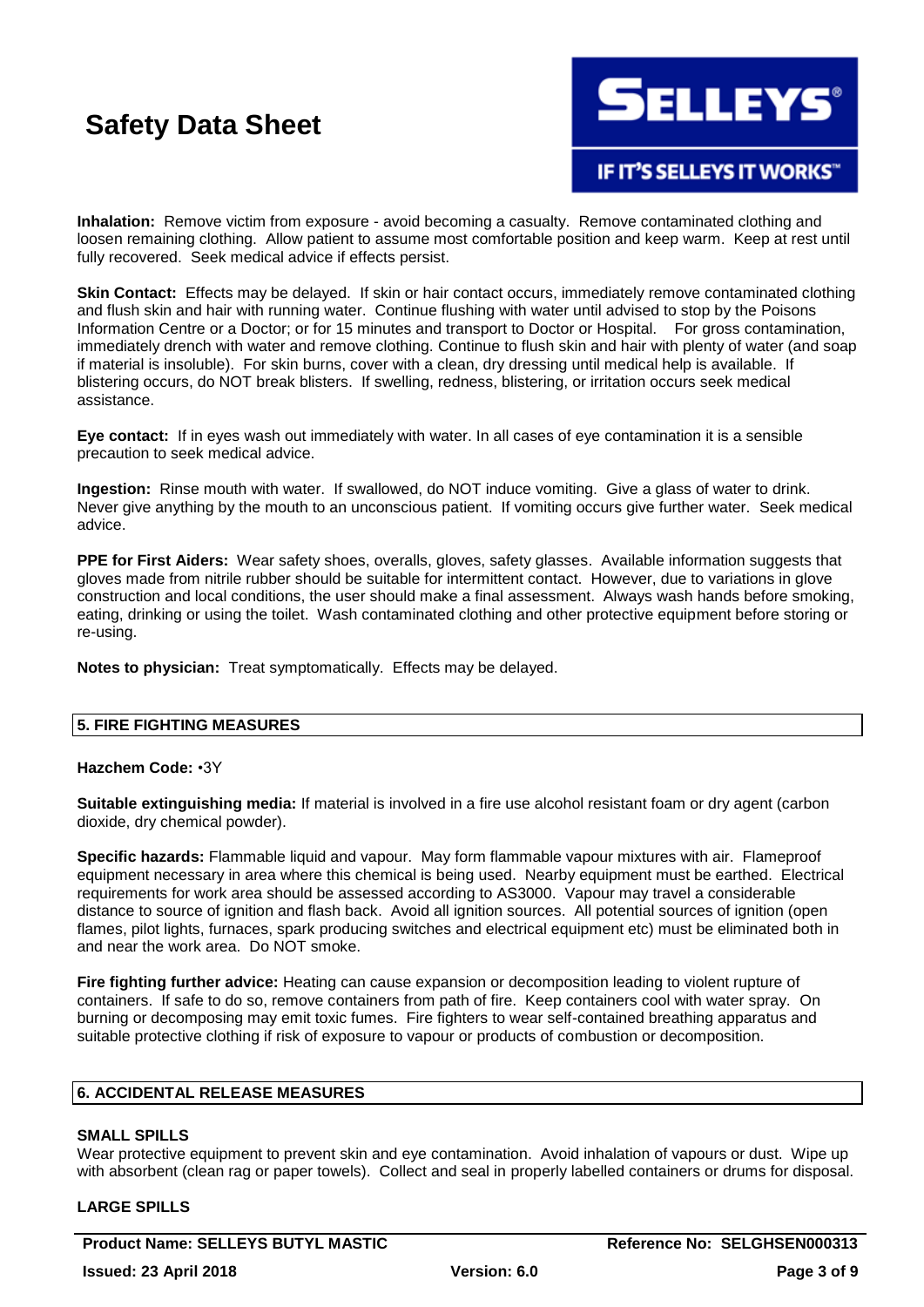

**IF IT'S SELLEYS IT WORKS"** 

If safe to do so, shut off all possible sources of ignition. Clear area of all unprotected personnel. Slippery when spilt. Avoid accidents, clean up immediately. Wear protective equipment to prevent skin and eye contamination and the inhalation of dust. Work up wind or increase ventilation. Cover with damp absorbent (inert material, sand or soil). Sweep or vacuum up, but avoid generating dust. Use a spark-free shovel. Collect and seal in properly labelled containers or drums for disposal. If contamination of crops, sewers or waterways has occurred advise local emergency services.

### **Dangerous Goods - Initial Emergency Response Guide No:** 14

### **7. HANDLING AND STORAGE**

**Handling:** Avoid eye contact and skin contact. Avoid inhalation of dust.

**Storage:** Store in a cool, dry, well-ventilated place and out of direct sunlight. Store away from foodstuffs. Store away from incompatible materials described in Section 10. Store away from sources of heat and/or ignition. Store locked up. Keep container standing upright. Keep containers closed when not in use - check regularly for spills.

This material is classified as a Class 3 Flammable Liquid as per the criteria of the "Australian Code for the Transport of Dangerous Goods by Road & Rail" and/or the "New Zealand NZS5433: Transport of Dangerous Goods on Land" and must be stored in accordance with the relevant regulations.

This material is a Scheduled Poison Schedule 5 (Caution) and must be stored, maintained and used in accordance with the relevant regulations.

### **8. EXPOSURE CONTROLS / PERSONAL PROTECTION**

#### **National occupational exposure limits:**

|               | <b>TWA</b> |       | <b>STEL</b> |                          | <b>NOTICES</b> |
|---------------|------------|-------|-------------|--------------------------|----------------|
|               | ppm        | mg/m3 | ppm         | mq/m3                    |                |
| Ethyl alcohol | 1000       | 1880  | $\sim$      | $\overline{\phantom{a}}$ |                |

As published by Safe Work Australia.

TWA - The time-weighted average airborne concentration over an eight-hour working day, for a five-day working week over an entire working life.

STEL (Short Term Exposure Limit) - the average airborne concentration over a 15 minute period which should not be exceeded at any time during a normal eight-hour workday.

These Exposure Standards are guides to be used in the control of occupational health hazards. All atmospheric contamination should be kept too as low a level as is workable. These exposure standards should not be used as fine dividing lines between safe and dangerous concentrations of chemicals. They are not a measure of relative toxicity.

If the directions for use on the product label are followed, exposure of individuals using the product should not exceed the above standard. The standard was created for workers who are routinely, potentially exposed during product manufacture.

**Biological Limit Values:** As per the "National Model Regulations for the Control of Workplace Hazardous Substances (Safe Work Australia)" the ingredients in this material do not have a Biological Limit Allocated.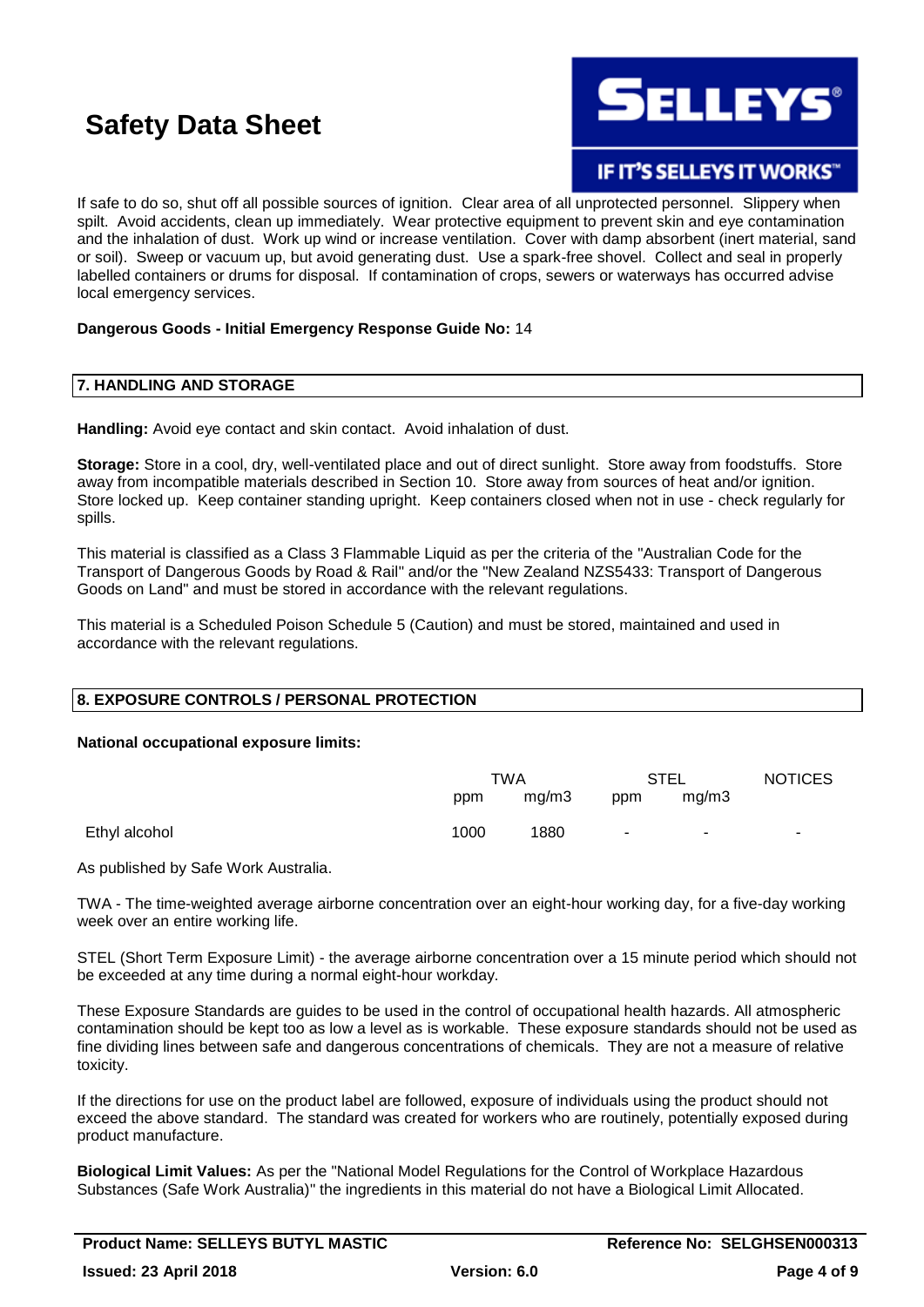

### **IF IT'S SELLEYS IT WORKS"**

**Engineering Measures:** Ensure ventilation is adequate to maintain air concentrations below Exposure Standards. Use only in well ventilated areas. Avoid generating and inhaling dusts. Use with local exhaust ventilation or while wearing dust mask. Vapour heavier than air - prevent concentration in hollows or sumps. Do NOT enter confined spaces where vapour may have collected.

### **Personal Protection Equipment:** SAFETY SHOES, OVERALLS, GLOVES, SAFETY GLASSES.

Wear safety shoes, overalls, gloves, safety glasses. Available information suggests that gloves made from nitrile rubber should be suitable for intermittent contact. However, due to variations in glove construction and local conditions, the user should make a final assessment. Always wash hands before smoking, eating, drinking or using the toilet. Wash contaminated clothing and other protective equipment before storing or re-using.

**Hygiene measures:** Keep away from food, drink and animal feeding stuffs. When using do not eat, drink or smoke. Wash hands prior to eating, drinking or smoking. Avoid contact with clothing. Avoid eye contact and skin contact. Avoid inhalation of dust. Ensure that eyewash stations and safety showers are close to the workstation location.

### **9. PHYSICAL AND CHEMICAL PROPERTIES**

| Form:<br>Colour:<br>Odour:               | Paste<br>Off-white, black or grey<br>Mild, solvent |                                                                                                      |
|------------------------------------------|----------------------------------------------------|------------------------------------------------------------------------------------------------------|
| Solubility:<br>Specific Gravity (20 °C): |                                                    | Insoluble in water. Soluble in organic solvents.<br>1.43                                             |
| <b>Relative Vapour Density (air=1):</b>  |                                                    | >1                                                                                                   |
| Vapour Pressure (20 °C):                 |                                                    | N Av                                                                                                 |
| Flash Point (°C):                        |                                                    | 40                                                                                                   |
| Flammability Limits (%):                 |                                                    | N Av                                                                                                 |
| <b>Autoignition Temperature (°C):</b>    |                                                    | N Av                                                                                                 |
| Melting Point/Range (°C):                |                                                    | N Av                                                                                                 |
| <b>Boiling Point/Range (°C):</b>         |                                                    | N Av                                                                                                 |
| Decomposition Point (°C):                |                                                    | N Av                                                                                                 |
| pH:                                      |                                                    | N Av                                                                                                 |
| Viscosity:                               |                                                    | $>$ 21 mm2/sec @ 40 oC                                                                               |
| Total VOC (g/Litre):                     |                                                    | N Av                                                                                                 |
|                                          |                                                    | (Typical values only - consult specification sheet)<br>$N Av = Not available. N Ap = Not applicable$ |

### **10. STABILITY AND REACTIVITY**

**Chemical stability:** This material is thermally stable when stored and used as directed.

**Conditions to avoid:** Elevated temperatures and sources of ignition.

**Incompatible materials:** Oxidising agents.

**Hazardous decomposition products:** Oxides of carbon and nitrogen, smoke and other toxic fumes.

**Hazardous reactions:** No known hazardous reactions.

### **11. TOXICOLOGICAL INFORMATION**

Product Name: SELLEYS BUTYL MASTIC **Reference No: SELGHSEN000313**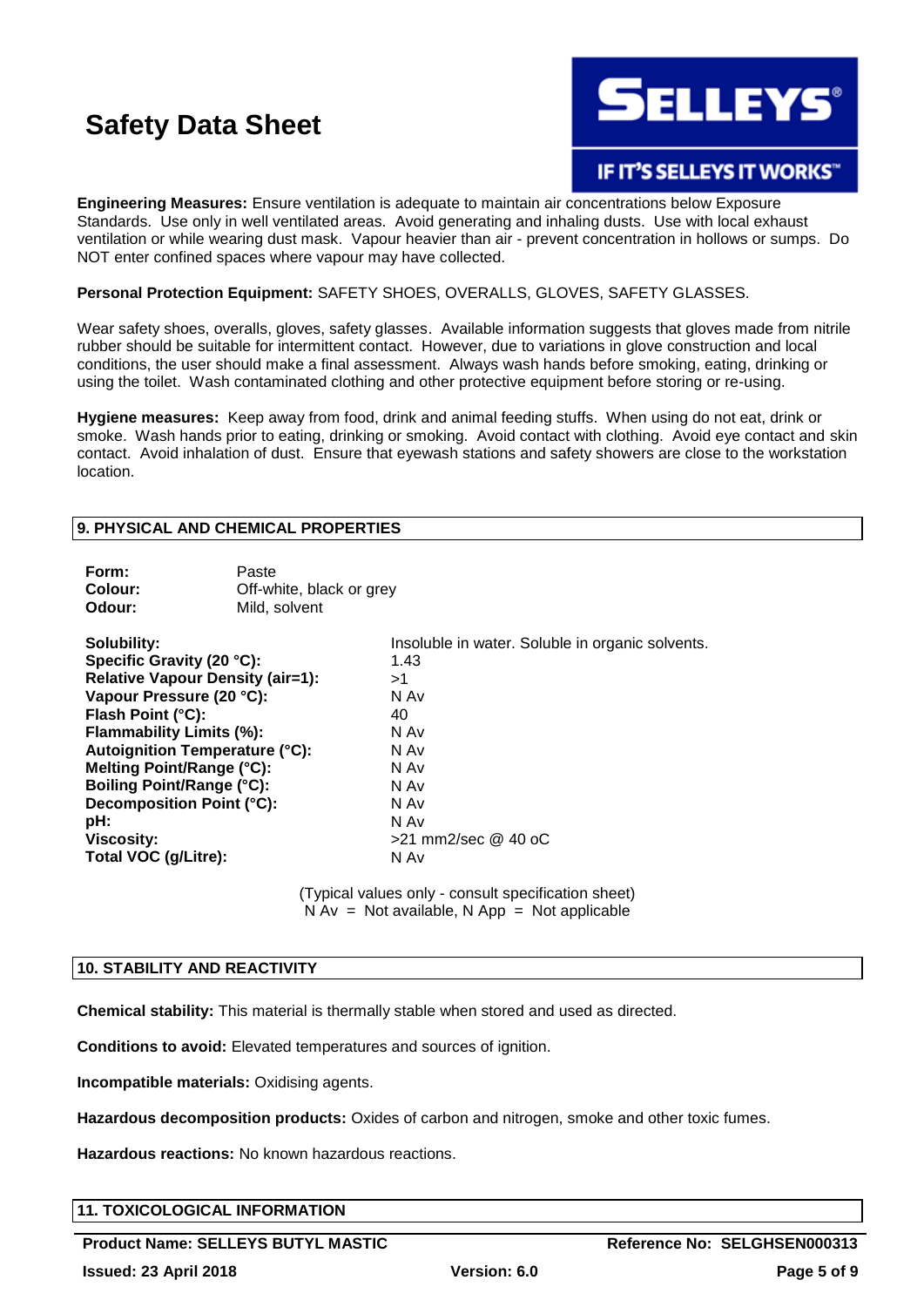

No adverse health effects expected if the product is handled in accordance with this Safety Data Sheet and the product label. Symptoms or effects that may arise if the product is mishandled and overexposure occurs are:

### **Acute Effects**

**Inhalation:** Material may be an irritant to mucous membranes and respiratory tract. Inhalation of vapour can result in headaches, dizziness and possible nausea. Inhalation of high concentrations can produce central nervous system depression, which can lead to loss of co-ordination, impaired judgement and if exposure is prolonged, unconsciousness.

**Skin contact:** Contact with skin will result in irritation. A skin sensitiser. Repeated or prolonged skin contact may lead to allergic contact dermatitis.

**Ingestion:** Swallowing can result in nausea, vomiting and irritation of the gastrointestinal tract.

**Eye contact:** May be an eye irritant. Exposure to the dust may cause discomfort due to particulate nature. May cause physical irritation to the eyes.

### **Acute toxicity**

**Inhalation:** This material has been classified as non-hazardous. Acute toxicity estimate (based on ingredients):  $LC50 > 5$  mg/L

**Skin contact:** This material has been classified as non-hazardous. Acute toxicity estimate (based on ingredients): >2,000 mg/Kg bw

**Ingestion:** This material has been classified as non-hazardous. Acute toxicity estimate (based on ingredients): >2,000 mg/Kg bw

**Corrosion/Irritancy:** Eye: this material has been classified as not corrosive or irritating to eyes. Skin: this material has been classified as a Category 2 Hazard (reversible effects to skin).

**Sensitisation:** Inhalation: this material has been classified as not a respiratory sensitiser. Skin: this material has been classified as a Category 1A Hazard (skin sensitiser).

**Aspiration hazard:** This material has been classified as non-hazardous.

**Specific target organ toxicity (single exposure):** This material has been classified as a Category 3 Hazard. Exposure via inhalation may result in depression of the central nervous system.

#### **Chronic Toxicity**

**Mutagenicity:** This material has been classified as non-hazardous.

**Carcinogenicity:** This material has been classified as non-hazardous.

**Reproductive toxicity (including via lactation):** This material has been classified as non-hazardous.

**Specific target organ toxicity (repeat exposure):** This material has been classified as non-hazardous.

#### **12. ECOLOGICAL INFORMATION**

Avoid contaminating waterways.

**Acute aquatic hazard:** This material has been classified as non-hazardous. Acute toxicity estimate (based on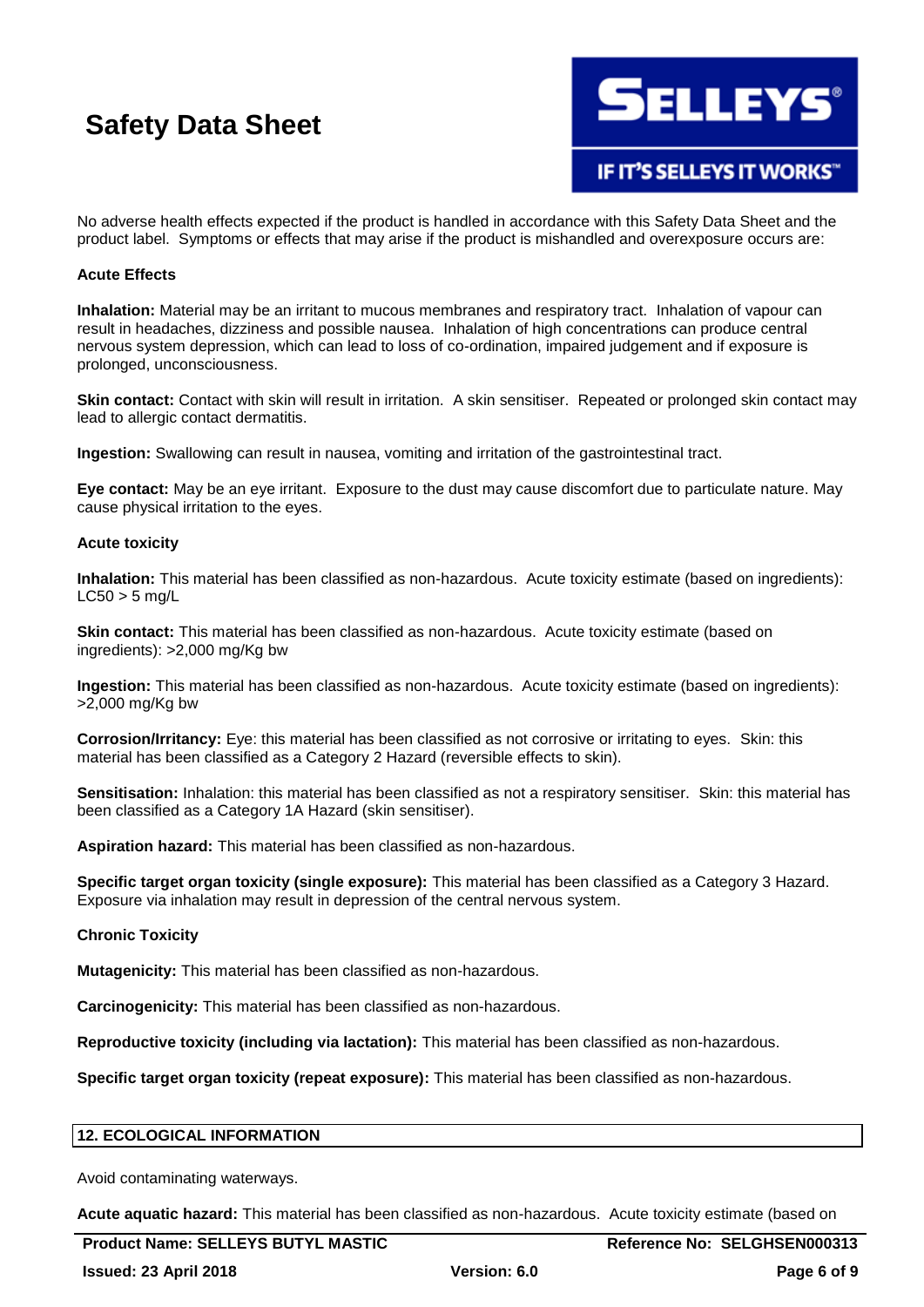

ingredients): >100 mg/L

**Long-term aquatic hazard:** This material has been classified as a Category Chronic 2 Hazard (9.1B New Zealand). Non-rapidly or rapidly degradable substance for which there are adequate chronic toxicity data available OR in the absence of chronic toxicity data, Acute toxicity estimate (based on ingredients): 1 - 10 mg/L, where the substance is not rapidly degradable and/or BCF  $\geq$  500 and/or log K<sub>ow</sub>  $\geq$  4.

**Ecotoxicity:** No information available.

**Persistence and degradability:** No information available.

**Bioaccumulative potential:** No information available.

**Mobility:** No information available.

### **13. DISPOSAL CONSIDERATIONS**

Persons conducting disposal, recycling or reclamation activities should ensure that appropriate personal protection equipment is used, see "Section 8. Exposure Controls and Personal Protection" of this SDS.

If possible material and its container should be recycled. If material or container cannot be recycled, dispose in accordance with local, regional, national and international Regulations.

### **14. TRANSPORT INFORMATION**

#### **ROAD AND RAIL TRANSPORT**

Classified as Dangerous Goods by the criteria of the "Australian Code for the Transport of Dangerous Goods by Road & Rail" and the "New Zealand NZS5433: Transport of Dangerous Goods on Land".



| UN No:                              | 1133       |
|-------------------------------------|------------|
| <b>Dangerous Goods Class:</b>       | з          |
| <b>Packing Group:</b>               | Ш          |
| <b>Hazchem Code:</b>                | $\cdot$ 3Y |
| <b>Emergency Response Guide No:</b> | 14         |
|                                     |            |

**Proper Shipping Name:** ADHESIVES

**Segregation Dangerous Goods:** Not to be loaded with explosives (Class 1), flammable gases (Class 2.1), if both are in bulk, toxic gases (Class 2.3), spontaneously combustible substances (Class 4.2), oxidising agents (Class 5.1), organic peroxides (Class 5.2), toxic substances (Class 6.1), infectious substances (Class 6.2) or radioactive substances (Class 7). Exemptions may apply.

### **MARINE TRANSPORT**

Classified as Dangerous Goods by the criteria of the International Maritime Dangerous Goods Code (IMDG Code) for transport by sea. This material is classified as a Marine Pollutant (P) according to the International Maritime Dangerous Goods Code.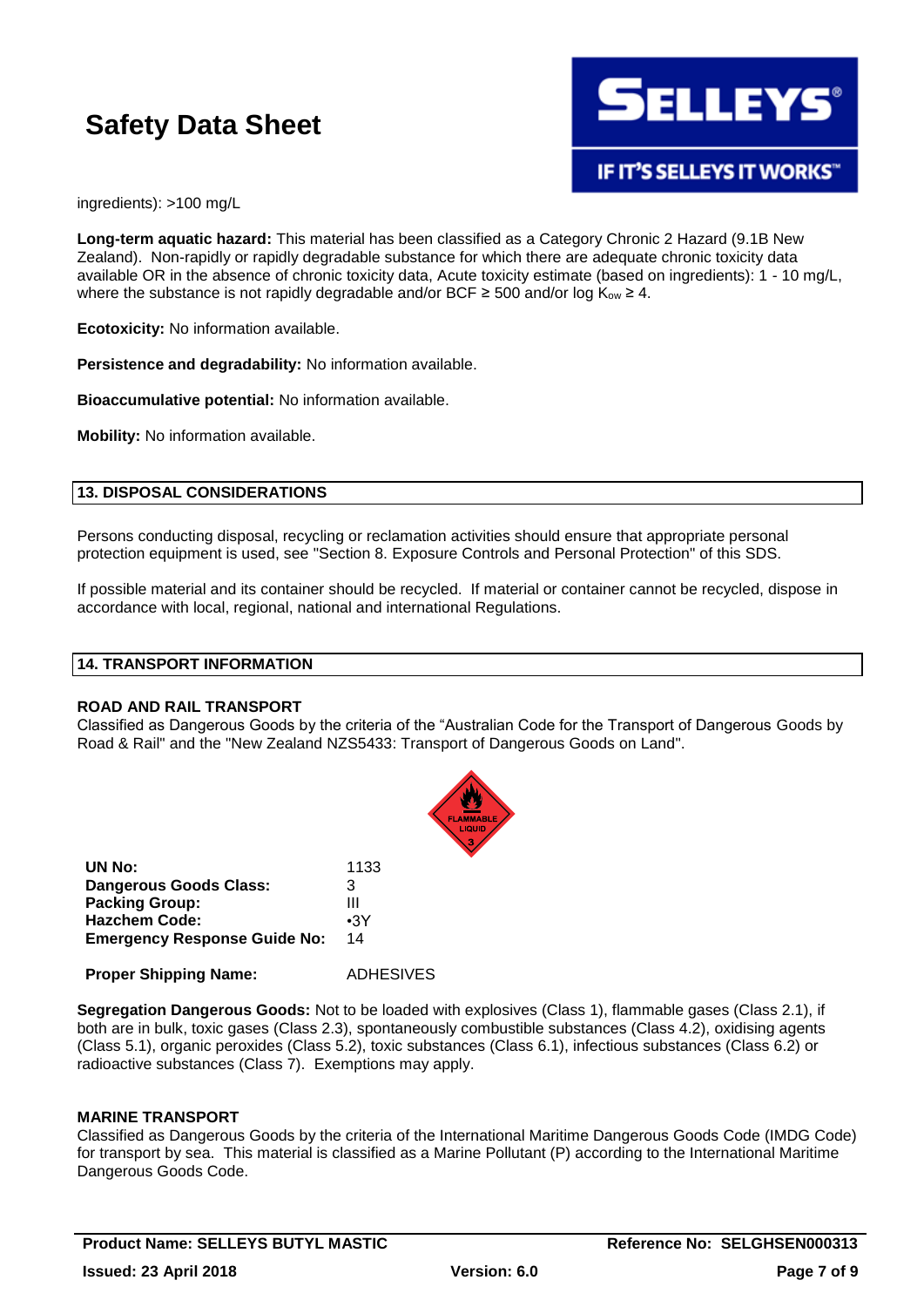

**IF IT'S SELLEYS IT WORKS"** 



**UN No:** 1133 **Dangerous Goods Class:** 3 **Packing Group:** III

**Proper Shipping Name:** ADHESIVES

### **AIR TRANSPORT**

Classified as Dangerous Goods by the criteria of the International Air Transport Association (IATA) Dangerous Goods Regulations for transport by air.



**UN No:** 1133 **Dangerous Goods Class:** 3 **Packing Group:** III **Proper Shipping Name:** ADHESIVES

### **15. REGULATORY INFORMATION**

### **This material is not subject to the following international agreements:**

Montreal Protocol (Ozone depleting substances) The Stockholm Convention (Persistent Organic Pollutants) The Rotterdam Convention (Prior Informed Consent)

#### **This material is subject to the following international agreements:**

Basel Convention (Hazardous Waste)

• Wastes from production, formulation and use of resins, latex, plasticizers, glues/adhesives

International Convention for the Prevention of Pollution from Ships (MARPOL)

• Annex III - Harmful Substances carried in Packaged Form

#### **This material/constituent(s) is covered by the following requirements:**

• The Standard for the Uniform Scheduling of Medicines and Poisons (SUSMP) established under the Therapeutic Goods Act (Commonwealth).

• All components of this product are listed on or exempt from the Australian Inventory of Chemical Substances (AICS).

• All components of this product are listed on or exempt from the New Zealand Inventory of Chemical (NZIoC).

**HSNO Group Standard:** HSR002669 - Surface Coatings and Colourants (Flammable, Toxic [6.7]) Group **Standard** 

### **16. OTHER INFORMATION**